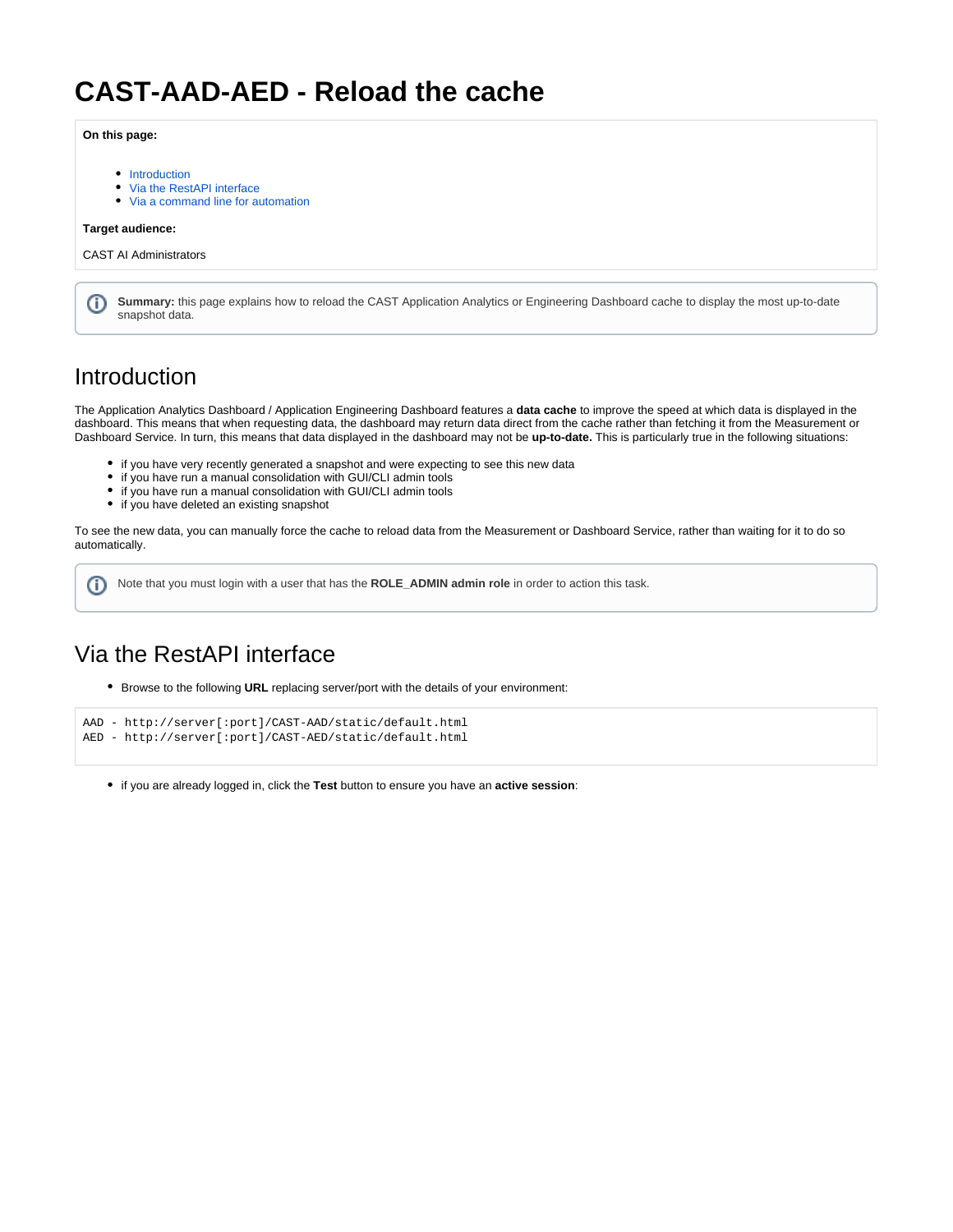| <b>Simple REST Client</b>                                                                       |                          |                           |
|-------------------------------------------------------------------------------------------------|--------------------------|---------------------------|
| URI:<br>Server: /CAST-AED/rest/                                                                 |                          |                           |
| Preferred Media Type: application/json                                                          | $\overline{\phantom{a}}$ | Disable client cache<br>固 |
| Basic Authentication: admin<br>Logout<br>Test                                                   |                          |                           |
| Display up to<br>10000 items                                                                    |                          |                           |
| HTTP Verb: © GET © PUT © POST © DELETE                                                          |                          |                           |
| <b>Request elapsed time:</b>                                                                    |                          |                           |
| Response (Raw)<br>Request Payload<br>Response (Pre-view)<br><b>Bookmarks</b><br>Help<br>Request |                          |                           |
| No content                                                                                      |                          |                           |

You will get a response as follows:

| Logged in                                                            | Not logged in                                      |  |
|----------------------------------------------------------------------|----------------------------------------------------|--|
| Active session<br>Prevent this page from creating additional dialogs | Session has been deactivated. You must login again |  |
| OK                                                                   | OK                                                 |  |

If you are "logged in" you can proceed as below, otherwise, enter your **user name** and **password** and then click **Login**:

| <b>Simple REST Client</b>                                                               |      |                           |  |  |  |  |  |
|-----------------------------------------------------------------------------------------|------|---------------------------|--|--|--|--|--|
| Server: /CAST-AED/rest/<br>URI:                                                         |      |                           |  |  |  |  |  |
| Preferred Media Type: application/json                                                  | ۰    | Disable client cache<br>n |  |  |  |  |  |
| Basic Authentication: admin<br>$*$<br>∗<br>Login<br>                                    |      |                           |  |  |  |  |  |
| 10000 items<br>Display up to                                                            |      |                           |  |  |  |  |  |
| HTTP Verb: © GET © PUT © POST © DELETE                                                  |      |                           |  |  |  |  |  |
| <b>Request elapsed time:</b>                                                            |      |                           |  |  |  |  |  |
| Response (Pre-view)<br>Response (Raw)<br>Request Payload<br>Request<br><b>Bookmarks</b> | Help |                           |  |  |  |  |  |
| No content                                                                              |      |                           |  |  |  |  |  |

Once logged in expand the **Help** section and click the **Reload server memory cache** button: